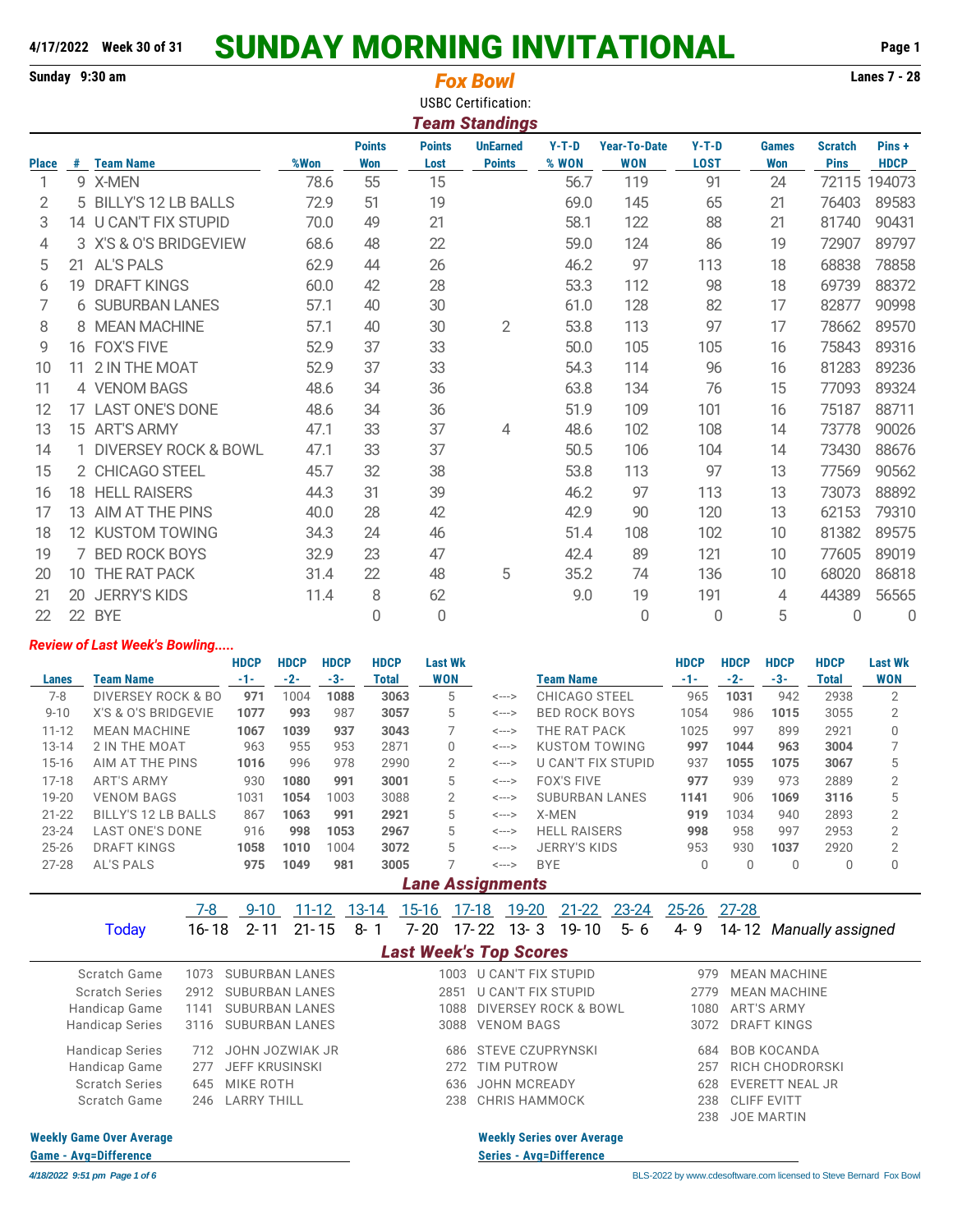| <b>Weekly Game Over Average</b><br><b>Weekly Series over Average</b><br><b>Game - Avg=Difference</b><br><b>Series - Avg=Difference</b><br>$244 - 168 = 76$<br>TIM PUTROW<br>JOHN JOZWIAK JR<br>$607 - 483 = 124$<br><b>JEFF KRUSINSKI</b><br><b>BOB KOCANDA</b><br>$277 - 201 = 76$<br>$588 - 492 = 96$<br>$238 - 163 = 75$<br><b>JOE MARTIN</b><br>$623 - 528 = 95$<br><b>STEVE CZUPRYNSKI</b><br><b>Season High Scores</b><br>Scratch Game<br>1131 U CAN'T FIX STUPID<br>1114 2 IN THE MOAT<br>1114 SUBURBAN LANES<br><b>Scratch Series</b><br><b>SUBURBAN LANES</b><br>3144<br>3060 U CAN'T FIX STUPID<br>3024 LAST ONE'S DONE<br>Handicap Game<br>CHICAGO STEEL<br>1216 X-MEN<br>2 IN THE MOAT<br>1220<br>1214<br><b>Handicap Series</b><br>3448<br><b>FOX'S FIVE</b><br>3435 LAST ONE'S DONE<br><b>ART'S ARMY</b><br>3433<br>Scratch Game<br>289<br>MIKE NIELUBOWSKI<br>278 JOHN MCREADY<br><b>STAN SAPYTA</b><br>277<br><b>COREY MCREADY</b><br>277 NICK KURZ<br>277<br>277<br><b>JEFF KRUSINSKI</b><br><b>Scratch Series</b><br>776 RAYMOND GARCIA<br>742 STAN SAPYTA<br>735 EVERETT NEAL JR<br>Handicap Game<br>MIKE NIELUBOWSKI<br>308 COREY MCREADY<br>307 STAN SAPYTA<br>310<br><b>Handicap Series</b><br>815 JERRY HARRIS<br>832 STAN SAPYTA<br>798<br>EVERETT NEAL JR<br><b>Season Game Over Average</b><br><b>Season Series over Average</b><br><b>Game - Avg=Difference</b><br><b>Series - Avg=Difference</b><br>MIKE NIELUBOWSKI<br><b>STAN SAPYTA</b><br>289 - 176=113<br>742 - 498 = 244<br>$277 - 165 = 112$<br><b>COREY MCREADY</b><br>$707 - 477 = 230$<br><b>JERRY HARRIS</b><br><b>STAN SAPYTA</b><br>735 - 528 = 207<br><b>EVERETT NEAL JR</b><br>277 - 166=111<br><b>Split 1 High Scores</b><br>Scratch Game<br>1099 KUSTOM TOWING<br>1040 2 IN THE MOAT<br>1024 SUBURBAN LANES<br><b>Scratch Series</b><br>2999<br><b>SUBURBAN LANES</b><br>2896 U CAN'T FIX STUPID<br>2847<br>2 IN THE MOAT<br>Handicap Game<br><b>KUSTOM TOWING</b><br>1177 FOX'S FIVE<br><b>ART'S ARMY</b><br>1195<br>1169<br>3317 SUBURBAN LANES<br>3298 FOX'S FIVE<br><b>Handicap Series</b><br>3433<br><b>ART'S ARMY</b><br>Scratch Game<br>264 JEFF KRUSINSKI<br><b>CHRIS HAMMOCK</b><br>257<br><b>RICKY BURANDT</b><br>264<br><b>Scratch Series</b><br><b>RICKY BURANDT</b><br>698<br>688 JASON CANTRALL<br>668<br>DAVE KLEIN<br>NICK KURZ<br>668<br>Handicap Game<br><b>CHRIS HAMMOCK</b><br>291 AL PELC<br><b>KEN KOST</b><br>291<br>282<br>742 BOB KOCANDA<br><b>Handicap Series</b><br>758<br><b>RICKY BURANDT</b><br><b>NICK KURZ</b><br>734<br><b>Split 2 High Scores</b><br>Scratch Game<br>1114 2 IN THE MOAT<br>1075 KUSTOM TOWING<br>1078 CHICAGO STEEL<br><b>Scratch Series</b><br><b>U CAN'T FIX STUPID</b><br>3038 SUBURBAN LANES<br><b>LAST ONE'S DONE</b><br>3045<br>3024<br>1216 X-MEN<br>Handicap Game<br>1220<br>CHICAGO STEEL<br>1214 2 IN THE MOAT<br><b>FOX'S FIVE</b><br>3435 LAST ONE'S DONE<br><b>Handicap Series</b><br>3448<br>3278<br>ART'S ARMY<br><b>Scratch Game</b><br>MIKE NIELUBOWSKI<br>278 JOHN MCREADY<br>277 STAN SAPYTA<br>289<br>277<br>COREY MCREADY<br><b>Scratch Series</b><br>776 RAYMOND GARCIA<br>742 STAN SAPYTA<br>EVERETT NEAL JR<br>735<br>308 COREY MCREADY<br><b>STAN SAPYTA</b><br>Handicap Game<br>MIKE NIELUBOWSKI<br>307<br>310<br><b>EVERETT NEAL JR</b><br>RAYMOND GARCIA<br><b>Handicap Series</b><br>832<br><b>STAN SAPYTA</b><br>798<br>797<br><b>Team Rosters</b><br><b>To Raise</b><br><b>To Drop</b><br><b>HDCP</b><br><b>Bowling</b><br>ID#<br><b>Avg HDCP</b><br><b>Hand</b><br><b>Name</b><br><b>Pins Gms</b><br>$Avg +1$<br><b>Total</b><br>$Avg -1$<br>$-1 - 1$<br>$-2-$<br>$-3-$<br><b>Total</b><br>1 - DIVERSEY ROCK & BOWL<br>134<br>59<br>7274<br>129<br>143<br>117<br>1<br><b>TONY MURILLO</b><br>54<br>421<br>363<br>389<br>563<br>$\overline{2}$<br>173<br>176<br>15353<br>577<br>168<br>235<br>576<br><b>RICH CHODRORSKI</b><br>21<br>87<br>486<br>642<br>3<br>25<br><b>MIKE LAVIGNE</b><br>172<br>8781<br>51<br>561<br>506<br>0<br>0<br>4<br>182<br>15369<br>552<br>175<br>211<br>589<br>637<br><b>BRYAN MURILLO</b><br>16<br>84<br>464<br>203<br>5<br>167<br>29<br>5025<br>519<br><b>BRANDON HEIDENREI</b><br>30<br>485<br>0<br>0<br>147<br>47<br>3534<br>111<br><b>CHRIS KEBURIS</b><br>24<br>462<br>434<br>0<br>0<br>112<br><b>ERIC RIVERA</b><br>138<br>55<br>7888<br>452<br>391<br>124<br>136<br>150<br>575<br>57<br>410<br>113<br>159<br>36<br>159<br>189<br>187<br>535<br>PHIL RIVERA<br>7665<br>48<br>495<br>443<br>646<br><b>2 - CHICAGO STEEL</b><br>6<br>142<br>189<br><b>DAVE CRAMER</b><br>161<br>35<br>13594<br>84<br>500<br>412<br>139<br>470<br>572<br>7<br><b>LEE LUPSTEIN</b><br>162<br>34<br>168<br>158<br>137<br>12699<br>78<br>504<br>422<br>463<br>562<br>8<br><b>DAN GRAZIANO</b><br>169<br>27<br>14743<br>158<br>207<br>180<br>545<br>626<br>87<br>557<br>466<br>9<br>185<br>13<br>16138<br>602<br>511<br>0<br>0<br><b>VICTOR WILCOX</b><br>87<br>10<br>14565<br>555<br><b>BOB FRONCZEK</b><br>179<br>18<br>81<br>470<br>198<br>180<br>187<br>565<br>619<br><b>DREW GRAZIANO</b><br>9<br>3985<br>21<br>575<br>179<br>177<br>179<br>535<br>114<br>189<br>550<br>559<br>4/18/2022 9:51 pm Page 2 of 6<br>BLS-2022 by www.cdesoftware.com licensed to Steve Bernard Fox Bowl | 4/17/2022 Week 30 of 31 | <b>SUNDAY MORNING INVITATIONAL</b> |  |  |  |  |  |  |  |  |  |  |
|----------------------------------------------------------------------------------------------------------------------------------------------------------------------------------------------------------------------------------------------------------------------------------------------------------------------------------------------------------------------------------------------------------------------------------------------------------------------------------------------------------------------------------------------------------------------------------------------------------------------------------------------------------------------------------------------------------------------------------------------------------------------------------------------------------------------------------------------------------------------------------------------------------------------------------------------------------------------------------------------------------------------------------------------------------------------------------------------------------------------------------------------------------------------------------------------------------------------------------------------------------------------------------------------------------------------------------------------------------------------------------------------------------------------------------------------------------------------------------------------------------------------------------------------------------------------------------------------------------------------------------------------------------------------------------------------------------------------------------------------------------------------------------------------------------------------------------------------------------------------------------------------------------------------------------------------------------------------------------------------------------------------------------------------------------------------------------------------------------------------------------------------------------------------------------------------------------------------------------------------------------------------------------------------------------------------------------------------------------------------------------------------------------------------------------------------------------------------------------------------------------------------------------------------------------------------------------------------------------------------------------------------------------------------------------------------------------------------------------------------------------------------------------------------------------------------------------------------------------------------------------------------------------------------------------------------------------------------------------------------------------------------------------------------------------------------------------------------------------------------------------------------------------------------------------------------------------------------------------------------------------------------------------------------------------------------------------------------------------------------------------------------------------------------------------------------------------------------------------------------------------------------------------------------------------------------------------------------------------------------------------------------------------------------------------------------------------------------------------------------------------------------------------------------------------------------------------------------------------------------------------------------------------------------------------------------------------------------------------------------------------------------------------------------------------------------------------------------------------------------------------------------------------------------------------------------------------------------------------------------------------------------------------------------------------------------------------------------------------------------------------------------------------------------------------------------------------------------------------------------------------------------------------------------------------------------------------------------------------------------------------------------------------------------------------------------------------------------------------------------------------------------------------------------------------------------------------------------------------------------------------------------------------------------------------------------------------------------------------------------------------------------------------------------------------------------------------------------------------------------------------------------------------------------------------------------------------------------------------------------------------------------------------|-------------------------|------------------------------------|--|--|--|--|--|--|--|--|--|--|
|                                                                                                                                                                                                                                                                                                                                                                                                                                                                                                                                                                                                                                                                                                                                                                                                                                                                                                                                                                                                                                                                                                                                                                                                                                                                                                                                                                                                                                                                                                                                                                                                                                                                                                                                                                                                                                                                                                                                                                                                                                                                                                                                                                                                                                                                                                                                                                                                                                                                                                                                                                                                                                                                                                                                                                                                                                                                                                                                                                                                                                                                                                                                                                                                                                                                                                                                                                                                                                                                                                                                                                                                                                                                                                                                                                                                                                                                                                                                                                                                                                                                                                                                                                                                                                                                                                                                                                                                                                                                                                                                                                                                                                                                                                                                                                                                                                                                                                                                                                                                                                                                                                                                                                                                                                                                                  |                         |                                    |  |  |  |  |  |  |  |  |  |  |
|                                                                                                                                                                                                                                                                                                                                                                                                                                                                                                                                                                                                                                                                                                                                                                                                                                                                                                                                                                                                                                                                                                                                                                                                                                                                                                                                                                                                                                                                                                                                                                                                                                                                                                                                                                                                                                                                                                                                                                                                                                                                                                                                                                                                                                                                                                                                                                                                                                                                                                                                                                                                                                                                                                                                                                                                                                                                                                                                                                                                                                                                                                                                                                                                                                                                                                                                                                                                                                                                                                                                                                                                                                                                                                                                                                                                                                                                                                                                                                                                                                                                                                                                                                                                                                                                                                                                                                                                                                                                                                                                                                                                                                                                                                                                                                                                                                                                                                                                                                                                                                                                                                                                                                                                                                                                                  |                         |                                    |  |  |  |  |  |  |  |  |  |  |
|                                                                                                                                                                                                                                                                                                                                                                                                                                                                                                                                                                                                                                                                                                                                                                                                                                                                                                                                                                                                                                                                                                                                                                                                                                                                                                                                                                                                                                                                                                                                                                                                                                                                                                                                                                                                                                                                                                                                                                                                                                                                                                                                                                                                                                                                                                                                                                                                                                                                                                                                                                                                                                                                                                                                                                                                                                                                                                                                                                                                                                                                                                                                                                                                                                                                                                                                                                                                                                                                                                                                                                                                                                                                                                                                                                                                                                                                                                                                                                                                                                                                                                                                                                                                                                                                                                                                                                                                                                                                                                                                                                                                                                                                                                                                                                                                                                                                                                                                                                                                                                                                                                                                                                                                                                                                                  |                         |                                    |  |  |  |  |  |  |  |  |  |  |
|                                                                                                                                                                                                                                                                                                                                                                                                                                                                                                                                                                                                                                                                                                                                                                                                                                                                                                                                                                                                                                                                                                                                                                                                                                                                                                                                                                                                                                                                                                                                                                                                                                                                                                                                                                                                                                                                                                                                                                                                                                                                                                                                                                                                                                                                                                                                                                                                                                                                                                                                                                                                                                                                                                                                                                                                                                                                                                                                                                                                                                                                                                                                                                                                                                                                                                                                                                                                                                                                                                                                                                                                                                                                                                                                                                                                                                                                                                                                                                                                                                                                                                                                                                                                                                                                                                                                                                                                                                                                                                                                                                                                                                                                                                                                                                                                                                                                                                                                                                                                                                                                                                                                                                                                                                                                                  |                         |                                    |  |  |  |  |  |  |  |  |  |  |
|                                                                                                                                                                                                                                                                                                                                                                                                                                                                                                                                                                                                                                                                                                                                                                                                                                                                                                                                                                                                                                                                                                                                                                                                                                                                                                                                                                                                                                                                                                                                                                                                                                                                                                                                                                                                                                                                                                                                                                                                                                                                                                                                                                                                                                                                                                                                                                                                                                                                                                                                                                                                                                                                                                                                                                                                                                                                                                                                                                                                                                                                                                                                                                                                                                                                                                                                                                                                                                                                                                                                                                                                                                                                                                                                                                                                                                                                                                                                                                                                                                                                                                                                                                                                                                                                                                                                                                                                                                                                                                                                                                                                                                                                                                                                                                                                                                                                                                                                                                                                                                                                                                                                                                                                                                                                                  |                         |                                    |  |  |  |  |  |  |  |  |  |  |
|                                                                                                                                                                                                                                                                                                                                                                                                                                                                                                                                                                                                                                                                                                                                                                                                                                                                                                                                                                                                                                                                                                                                                                                                                                                                                                                                                                                                                                                                                                                                                                                                                                                                                                                                                                                                                                                                                                                                                                                                                                                                                                                                                                                                                                                                                                                                                                                                                                                                                                                                                                                                                                                                                                                                                                                                                                                                                                                                                                                                                                                                                                                                                                                                                                                                                                                                                                                                                                                                                                                                                                                                                                                                                                                                                                                                                                                                                                                                                                                                                                                                                                                                                                                                                                                                                                                                                                                                                                                                                                                                                                                                                                                                                                                                                                                                                                                                                                                                                                                                                                                                                                                                                                                                                                                                                  |                         |                                    |  |  |  |  |  |  |  |  |  |  |
|                                                                                                                                                                                                                                                                                                                                                                                                                                                                                                                                                                                                                                                                                                                                                                                                                                                                                                                                                                                                                                                                                                                                                                                                                                                                                                                                                                                                                                                                                                                                                                                                                                                                                                                                                                                                                                                                                                                                                                                                                                                                                                                                                                                                                                                                                                                                                                                                                                                                                                                                                                                                                                                                                                                                                                                                                                                                                                                                                                                                                                                                                                                                                                                                                                                                                                                                                                                                                                                                                                                                                                                                                                                                                                                                                                                                                                                                                                                                                                                                                                                                                                                                                                                                                                                                                                                                                                                                                                                                                                                                                                                                                                                                                                                                                                                                                                                                                                                                                                                                                                                                                                                                                                                                                                                                                  |                         |                                    |  |  |  |  |  |  |  |  |  |  |
|                                                                                                                                                                                                                                                                                                                                                                                                                                                                                                                                                                                                                                                                                                                                                                                                                                                                                                                                                                                                                                                                                                                                                                                                                                                                                                                                                                                                                                                                                                                                                                                                                                                                                                                                                                                                                                                                                                                                                                                                                                                                                                                                                                                                                                                                                                                                                                                                                                                                                                                                                                                                                                                                                                                                                                                                                                                                                                                                                                                                                                                                                                                                                                                                                                                                                                                                                                                                                                                                                                                                                                                                                                                                                                                                                                                                                                                                                                                                                                                                                                                                                                                                                                                                                                                                                                                                                                                                                                                                                                                                                                                                                                                                                                                                                                                                                                                                                                                                                                                                                                                                                                                                                                                                                                                                                  |                         |                                    |  |  |  |  |  |  |  |  |  |  |
|                                                                                                                                                                                                                                                                                                                                                                                                                                                                                                                                                                                                                                                                                                                                                                                                                                                                                                                                                                                                                                                                                                                                                                                                                                                                                                                                                                                                                                                                                                                                                                                                                                                                                                                                                                                                                                                                                                                                                                                                                                                                                                                                                                                                                                                                                                                                                                                                                                                                                                                                                                                                                                                                                                                                                                                                                                                                                                                                                                                                                                                                                                                                                                                                                                                                                                                                                                                                                                                                                                                                                                                                                                                                                                                                                                                                                                                                                                                                                                                                                                                                                                                                                                                                                                                                                                                                                                                                                                                                                                                                                                                                                                                                                                                                                                                                                                                                                                                                                                                                                                                                                                                                                                                                                                                                                  |                         |                                    |  |  |  |  |  |  |  |  |  |  |
|                                                                                                                                                                                                                                                                                                                                                                                                                                                                                                                                                                                                                                                                                                                                                                                                                                                                                                                                                                                                                                                                                                                                                                                                                                                                                                                                                                                                                                                                                                                                                                                                                                                                                                                                                                                                                                                                                                                                                                                                                                                                                                                                                                                                                                                                                                                                                                                                                                                                                                                                                                                                                                                                                                                                                                                                                                                                                                                                                                                                                                                                                                                                                                                                                                                                                                                                                                                                                                                                                                                                                                                                                                                                                                                                                                                                                                                                                                                                                                                                                                                                                                                                                                                                                                                                                                                                                                                                                                                                                                                                                                                                                                                                                                                                                                                                                                                                                                                                                                                                                                                                                                                                                                                                                                                                                  |                         |                                    |  |  |  |  |  |  |  |  |  |  |
|                                                                                                                                                                                                                                                                                                                                                                                                                                                                                                                                                                                                                                                                                                                                                                                                                                                                                                                                                                                                                                                                                                                                                                                                                                                                                                                                                                                                                                                                                                                                                                                                                                                                                                                                                                                                                                                                                                                                                                                                                                                                                                                                                                                                                                                                                                                                                                                                                                                                                                                                                                                                                                                                                                                                                                                                                                                                                                                                                                                                                                                                                                                                                                                                                                                                                                                                                                                                                                                                                                                                                                                                                                                                                                                                                                                                                                                                                                                                                                                                                                                                                                                                                                                                                                                                                                                                                                                                                                                                                                                                                                                                                                                                                                                                                                                                                                                                                                                                                                                                                                                                                                                                                                                                                                                                                  |                         |                                    |  |  |  |  |  |  |  |  |  |  |
|                                                                                                                                                                                                                                                                                                                                                                                                                                                                                                                                                                                                                                                                                                                                                                                                                                                                                                                                                                                                                                                                                                                                                                                                                                                                                                                                                                                                                                                                                                                                                                                                                                                                                                                                                                                                                                                                                                                                                                                                                                                                                                                                                                                                                                                                                                                                                                                                                                                                                                                                                                                                                                                                                                                                                                                                                                                                                                                                                                                                                                                                                                                                                                                                                                                                                                                                                                                                                                                                                                                                                                                                                                                                                                                                                                                                                                                                                                                                                                                                                                                                                                                                                                                                                                                                                                                                                                                                                                                                                                                                                                                                                                                                                                                                                                                                                                                                                                                                                                                                                                                                                                                                                                                                                                                                                  |                         |                                    |  |  |  |  |  |  |  |  |  |  |
|                                                                                                                                                                                                                                                                                                                                                                                                                                                                                                                                                                                                                                                                                                                                                                                                                                                                                                                                                                                                                                                                                                                                                                                                                                                                                                                                                                                                                                                                                                                                                                                                                                                                                                                                                                                                                                                                                                                                                                                                                                                                                                                                                                                                                                                                                                                                                                                                                                                                                                                                                                                                                                                                                                                                                                                                                                                                                                                                                                                                                                                                                                                                                                                                                                                                                                                                                                                                                                                                                                                                                                                                                                                                                                                                                                                                                                                                                                                                                                                                                                                                                                                                                                                                                                                                                                                                                                                                                                                                                                                                                                                                                                                                                                                                                                                                                                                                                                                                                                                                                                                                                                                                                                                                                                                                                  |                         |                                    |  |  |  |  |  |  |  |  |  |  |
|                                                                                                                                                                                                                                                                                                                                                                                                                                                                                                                                                                                                                                                                                                                                                                                                                                                                                                                                                                                                                                                                                                                                                                                                                                                                                                                                                                                                                                                                                                                                                                                                                                                                                                                                                                                                                                                                                                                                                                                                                                                                                                                                                                                                                                                                                                                                                                                                                                                                                                                                                                                                                                                                                                                                                                                                                                                                                                                                                                                                                                                                                                                                                                                                                                                                                                                                                                                                                                                                                                                                                                                                                                                                                                                                                                                                                                                                                                                                                                                                                                                                                                                                                                                                                                                                                                                                                                                                                                                                                                                                                                                                                                                                                                                                                                                                                                                                                                                                                                                                                                                                                                                                                                                                                                                                                  |                         |                                    |  |  |  |  |  |  |  |  |  |  |
|                                                                                                                                                                                                                                                                                                                                                                                                                                                                                                                                                                                                                                                                                                                                                                                                                                                                                                                                                                                                                                                                                                                                                                                                                                                                                                                                                                                                                                                                                                                                                                                                                                                                                                                                                                                                                                                                                                                                                                                                                                                                                                                                                                                                                                                                                                                                                                                                                                                                                                                                                                                                                                                                                                                                                                                                                                                                                                                                                                                                                                                                                                                                                                                                                                                                                                                                                                                                                                                                                                                                                                                                                                                                                                                                                                                                                                                                                                                                                                                                                                                                                                                                                                                                                                                                                                                                                                                                                                                                                                                                                                                                                                                                                                                                                                                                                                                                                                                                                                                                                                                                                                                                                                                                                                                                                  |                         |                                    |  |  |  |  |  |  |  |  |  |  |
|                                                                                                                                                                                                                                                                                                                                                                                                                                                                                                                                                                                                                                                                                                                                                                                                                                                                                                                                                                                                                                                                                                                                                                                                                                                                                                                                                                                                                                                                                                                                                                                                                                                                                                                                                                                                                                                                                                                                                                                                                                                                                                                                                                                                                                                                                                                                                                                                                                                                                                                                                                                                                                                                                                                                                                                                                                                                                                                                                                                                                                                                                                                                                                                                                                                                                                                                                                                                                                                                                                                                                                                                                                                                                                                                                                                                                                                                                                                                                                                                                                                                                                                                                                                                                                                                                                                                                                                                                                                                                                                                                                                                                                                                                                                                                                                                                                                                                                                                                                                                                                                                                                                                                                                                                                                                                  |                         |                                    |  |  |  |  |  |  |  |  |  |  |
|                                                                                                                                                                                                                                                                                                                                                                                                                                                                                                                                                                                                                                                                                                                                                                                                                                                                                                                                                                                                                                                                                                                                                                                                                                                                                                                                                                                                                                                                                                                                                                                                                                                                                                                                                                                                                                                                                                                                                                                                                                                                                                                                                                                                                                                                                                                                                                                                                                                                                                                                                                                                                                                                                                                                                                                                                                                                                                                                                                                                                                                                                                                                                                                                                                                                                                                                                                                                                                                                                                                                                                                                                                                                                                                                                                                                                                                                                                                                                                                                                                                                                                                                                                                                                                                                                                                                                                                                                                                                                                                                                                                                                                                                                                                                                                                                                                                                                                                                                                                                                                                                                                                                                                                                                                                                                  |                         |                                    |  |  |  |  |  |  |  |  |  |  |
|                                                                                                                                                                                                                                                                                                                                                                                                                                                                                                                                                                                                                                                                                                                                                                                                                                                                                                                                                                                                                                                                                                                                                                                                                                                                                                                                                                                                                                                                                                                                                                                                                                                                                                                                                                                                                                                                                                                                                                                                                                                                                                                                                                                                                                                                                                                                                                                                                                                                                                                                                                                                                                                                                                                                                                                                                                                                                                                                                                                                                                                                                                                                                                                                                                                                                                                                                                                                                                                                                                                                                                                                                                                                                                                                                                                                                                                                                                                                                                                                                                                                                                                                                                                                                                                                                                                                                                                                                                                                                                                                                                                                                                                                                                                                                                                                                                                                                                                                                                                                                                                                                                                                                                                                                                                                                  |                         |                                    |  |  |  |  |  |  |  |  |  |  |
|                                                                                                                                                                                                                                                                                                                                                                                                                                                                                                                                                                                                                                                                                                                                                                                                                                                                                                                                                                                                                                                                                                                                                                                                                                                                                                                                                                                                                                                                                                                                                                                                                                                                                                                                                                                                                                                                                                                                                                                                                                                                                                                                                                                                                                                                                                                                                                                                                                                                                                                                                                                                                                                                                                                                                                                                                                                                                                                                                                                                                                                                                                                                                                                                                                                                                                                                                                                                                                                                                                                                                                                                                                                                                                                                                                                                                                                                                                                                                                                                                                                                                                                                                                                                                                                                                                                                                                                                                                                                                                                                                                                                                                                                                                                                                                                                                                                                                                                                                                                                                                                                                                                                                                                                                                                                                  |                         |                                    |  |  |  |  |  |  |  |  |  |  |
|                                                                                                                                                                                                                                                                                                                                                                                                                                                                                                                                                                                                                                                                                                                                                                                                                                                                                                                                                                                                                                                                                                                                                                                                                                                                                                                                                                                                                                                                                                                                                                                                                                                                                                                                                                                                                                                                                                                                                                                                                                                                                                                                                                                                                                                                                                                                                                                                                                                                                                                                                                                                                                                                                                                                                                                                                                                                                                                                                                                                                                                                                                                                                                                                                                                                                                                                                                                                                                                                                                                                                                                                                                                                                                                                                                                                                                                                                                                                                                                                                                                                                                                                                                                                                                                                                                                                                                                                                                                                                                                                                                                                                                                                                                                                                                                                                                                                                                                                                                                                                                                                                                                                                                                                                                                                                  |                         |                                    |  |  |  |  |  |  |  |  |  |  |
|                                                                                                                                                                                                                                                                                                                                                                                                                                                                                                                                                                                                                                                                                                                                                                                                                                                                                                                                                                                                                                                                                                                                                                                                                                                                                                                                                                                                                                                                                                                                                                                                                                                                                                                                                                                                                                                                                                                                                                                                                                                                                                                                                                                                                                                                                                                                                                                                                                                                                                                                                                                                                                                                                                                                                                                                                                                                                                                                                                                                                                                                                                                                                                                                                                                                                                                                                                                                                                                                                                                                                                                                                                                                                                                                                                                                                                                                                                                                                                                                                                                                                                                                                                                                                                                                                                                                                                                                                                                                                                                                                                                                                                                                                                                                                                                                                                                                                                                                                                                                                                                                                                                                                                                                                                                                                  |                         |                                    |  |  |  |  |  |  |  |  |  |  |
|                                                                                                                                                                                                                                                                                                                                                                                                                                                                                                                                                                                                                                                                                                                                                                                                                                                                                                                                                                                                                                                                                                                                                                                                                                                                                                                                                                                                                                                                                                                                                                                                                                                                                                                                                                                                                                                                                                                                                                                                                                                                                                                                                                                                                                                                                                                                                                                                                                                                                                                                                                                                                                                                                                                                                                                                                                                                                                                                                                                                                                                                                                                                                                                                                                                                                                                                                                                                                                                                                                                                                                                                                                                                                                                                                                                                                                                                                                                                                                                                                                                                                                                                                                                                                                                                                                                                                                                                                                                                                                                                                                                                                                                                                                                                                                                                                                                                                                                                                                                                                                                                                                                                                                                                                                                                                  |                         |                                    |  |  |  |  |  |  |  |  |  |  |
|                                                                                                                                                                                                                                                                                                                                                                                                                                                                                                                                                                                                                                                                                                                                                                                                                                                                                                                                                                                                                                                                                                                                                                                                                                                                                                                                                                                                                                                                                                                                                                                                                                                                                                                                                                                                                                                                                                                                                                                                                                                                                                                                                                                                                                                                                                                                                                                                                                                                                                                                                                                                                                                                                                                                                                                                                                                                                                                                                                                                                                                                                                                                                                                                                                                                                                                                                                                                                                                                                                                                                                                                                                                                                                                                                                                                                                                                                                                                                                                                                                                                                                                                                                                                                                                                                                                                                                                                                                                                                                                                                                                                                                                                                                                                                                                                                                                                                                                                                                                                                                                                                                                                                                                                                                                                                  |                         |                                    |  |  |  |  |  |  |  |  |  |  |
|                                                                                                                                                                                                                                                                                                                                                                                                                                                                                                                                                                                                                                                                                                                                                                                                                                                                                                                                                                                                                                                                                                                                                                                                                                                                                                                                                                                                                                                                                                                                                                                                                                                                                                                                                                                                                                                                                                                                                                                                                                                                                                                                                                                                                                                                                                                                                                                                                                                                                                                                                                                                                                                                                                                                                                                                                                                                                                                                                                                                                                                                                                                                                                                                                                                                                                                                                                                                                                                                                                                                                                                                                                                                                                                                                                                                                                                                                                                                                                                                                                                                                                                                                                                                                                                                                                                                                                                                                                                                                                                                                                                                                                                                                                                                                                                                                                                                                                                                                                                                                                                                                                                                                                                                                                                                                  |                         |                                    |  |  |  |  |  |  |  |  |  |  |
|                                                                                                                                                                                                                                                                                                                                                                                                                                                                                                                                                                                                                                                                                                                                                                                                                                                                                                                                                                                                                                                                                                                                                                                                                                                                                                                                                                                                                                                                                                                                                                                                                                                                                                                                                                                                                                                                                                                                                                                                                                                                                                                                                                                                                                                                                                                                                                                                                                                                                                                                                                                                                                                                                                                                                                                                                                                                                                                                                                                                                                                                                                                                                                                                                                                                                                                                                                                                                                                                                                                                                                                                                                                                                                                                                                                                                                                                                                                                                                                                                                                                                                                                                                                                                                                                                                                                                                                                                                                                                                                                                                                                                                                                                                                                                                                                                                                                                                                                                                                                                                                                                                                                                                                                                                                                                  |                         |                                    |  |  |  |  |  |  |  |  |  |  |
|                                                                                                                                                                                                                                                                                                                                                                                                                                                                                                                                                                                                                                                                                                                                                                                                                                                                                                                                                                                                                                                                                                                                                                                                                                                                                                                                                                                                                                                                                                                                                                                                                                                                                                                                                                                                                                                                                                                                                                                                                                                                                                                                                                                                                                                                                                                                                                                                                                                                                                                                                                                                                                                                                                                                                                                                                                                                                                                                                                                                                                                                                                                                                                                                                                                                                                                                                                                                                                                                                                                                                                                                                                                                                                                                                                                                                                                                                                                                                                                                                                                                                                                                                                                                                                                                                                                                                                                                                                                                                                                                                                                                                                                                                                                                                                                                                                                                                                                                                                                                                                                                                                                                                                                                                                                                                  |                         |                                    |  |  |  |  |  |  |  |  |  |  |
|                                                                                                                                                                                                                                                                                                                                                                                                                                                                                                                                                                                                                                                                                                                                                                                                                                                                                                                                                                                                                                                                                                                                                                                                                                                                                                                                                                                                                                                                                                                                                                                                                                                                                                                                                                                                                                                                                                                                                                                                                                                                                                                                                                                                                                                                                                                                                                                                                                                                                                                                                                                                                                                                                                                                                                                                                                                                                                                                                                                                                                                                                                                                                                                                                                                                                                                                                                                                                                                                                                                                                                                                                                                                                                                                                                                                                                                                                                                                                                                                                                                                                                                                                                                                                                                                                                                                                                                                                                                                                                                                                                                                                                                                                                                                                                                                                                                                                                                                                                                                                                                                                                                                                                                                                                                                                  |                         |                                    |  |  |  |  |  |  |  |  |  |  |
|                                                                                                                                                                                                                                                                                                                                                                                                                                                                                                                                                                                                                                                                                                                                                                                                                                                                                                                                                                                                                                                                                                                                                                                                                                                                                                                                                                                                                                                                                                                                                                                                                                                                                                                                                                                                                                                                                                                                                                                                                                                                                                                                                                                                                                                                                                                                                                                                                                                                                                                                                                                                                                                                                                                                                                                                                                                                                                                                                                                                                                                                                                                                                                                                                                                                                                                                                                                                                                                                                                                                                                                                                                                                                                                                                                                                                                                                                                                                                                                                                                                                                                                                                                                                                                                                                                                                                                                                                                                                                                                                                                                                                                                                                                                                                                                                                                                                                                                                                                                                                                                                                                                                                                                                                                                                                  |                         |                                    |  |  |  |  |  |  |  |  |  |  |
|                                                                                                                                                                                                                                                                                                                                                                                                                                                                                                                                                                                                                                                                                                                                                                                                                                                                                                                                                                                                                                                                                                                                                                                                                                                                                                                                                                                                                                                                                                                                                                                                                                                                                                                                                                                                                                                                                                                                                                                                                                                                                                                                                                                                                                                                                                                                                                                                                                                                                                                                                                                                                                                                                                                                                                                                                                                                                                                                                                                                                                                                                                                                                                                                                                                                                                                                                                                                                                                                                                                                                                                                                                                                                                                                                                                                                                                                                                                                                                                                                                                                                                                                                                                                                                                                                                                                                                                                                                                                                                                                                                                                                                                                                                                                                                                                                                                                                                                                                                                                                                                                                                                                                                                                                                                                                  |                         |                                    |  |  |  |  |  |  |  |  |  |  |
|                                                                                                                                                                                                                                                                                                                                                                                                                                                                                                                                                                                                                                                                                                                                                                                                                                                                                                                                                                                                                                                                                                                                                                                                                                                                                                                                                                                                                                                                                                                                                                                                                                                                                                                                                                                                                                                                                                                                                                                                                                                                                                                                                                                                                                                                                                                                                                                                                                                                                                                                                                                                                                                                                                                                                                                                                                                                                                                                                                                                                                                                                                                                                                                                                                                                                                                                                                                                                                                                                                                                                                                                                                                                                                                                                                                                                                                                                                                                                                                                                                                                                                                                                                                                                                                                                                                                                                                                                                                                                                                                                                                                                                                                                                                                                                                                                                                                                                                                                                                                                                                                                                                                                                                                                                                                                  |                         |                                    |  |  |  |  |  |  |  |  |  |  |
|                                                                                                                                                                                                                                                                                                                                                                                                                                                                                                                                                                                                                                                                                                                                                                                                                                                                                                                                                                                                                                                                                                                                                                                                                                                                                                                                                                                                                                                                                                                                                                                                                                                                                                                                                                                                                                                                                                                                                                                                                                                                                                                                                                                                                                                                                                                                                                                                                                                                                                                                                                                                                                                                                                                                                                                                                                                                                                                                                                                                                                                                                                                                                                                                                                                                                                                                                                                                                                                                                                                                                                                                                                                                                                                                                                                                                                                                                                                                                                                                                                                                                                                                                                                                                                                                                                                                                                                                                                                                                                                                                                                                                                                                                                                                                                                                                                                                                                                                                                                                                                                                                                                                                                                                                                                                                  |                         |                                    |  |  |  |  |  |  |  |  |  |  |
|                                                                                                                                                                                                                                                                                                                                                                                                                                                                                                                                                                                                                                                                                                                                                                                                                                                                                                                                                                                                                                                                                                                                                                                                                                                                                                                                                                                                                                                                                                                                                                                                                                                                                                                                                                                                                                                                                                                                                                                                                                                                                                                                                                                                                                                                                                                                                                                                                                                                                                                                                                                                                                                                                                                                                                                                                                                                                                                                                                                                                                                                                                                                                                                                                                                                                                                                                                                                                                                                                                                                                                                                                                                                                                                                                                                                                                                                                                                                                                                                                                                                                                                                                                                                                                                                                                                                                                                                                                                                                                                                                                                                                                                                                                                                                                                                                                                                                                                                                                                                                                                                                                                                                                                                                                                                                  |                         |                                    |  |  |  |  |  |  |  |  |  |  |
|                                                                                                                                                                                                                                                                                                                                                                                                                                                                                                                                                                                                                                                                                                                                                                                                                                                                                                                                                                                                                                                                                                                                                                                                                                                                                                                                                                                                                                                                                                                                                                                                                                                                                                                                                                                                                                                                                                                                                                                                                                                                                                                                                                                                                                                                                                                                                                                                                                                                                                                                                                                                                                                                                                                                                                                                                                                                                                                                                                                                                                                                                                                                                                                                                                                                                                                                                                                                                                                                                                                                                                                                                                                                                                                                                                                                                                                                                                                                                                                                                                                                                                                                                                                                                                                                                                                                                                                                                                                                                                                                                                                                                                                                                                                                                                                                                                                                                                                                                                                                                                                                                                                                                                                                                                                                                  |                         |                                    |  |  |  |  |  |  |  |  |  |  |
|                                                                                                                                                                                                                                                                                                                                                                                                                                                                                                                                                                                                                                                                                                                                                                                                                                                                                                                                                                                                                                                                                                                                                                                                                                                                                                                                                                                                                                                                                                                                                                                                                                                                                                                                                                                                                                                                                                                                                                                                                                                                                                                                                                                                                                                                                                                                                                                                                                                                                                                                                                                                                                                                                                                                                                                                                                                                                                                                                                                                                                                                                                                                                                                                                                                                                                                                                                                                                                                                                                                                                                                                                                                                                                                                                                                                                                                                                                                                                                                                                                                                                                                                                                                                                                                                                                                                                                                                                                                                                                                                                                                                                                                                                                                                                                                                                                                                                                                                                                                                                                                                                                                                                                                                                                                                                  |                         |                                    |  |  |  |  |  |  |  |  |  |  |
|                                                                                                                                                                                                                                                                                                                                                                                                                                                                                                                                                                                                                                                                                                                                                                                                                                                                                                                                                                                                                                                                                                                                                                                                                                                                                                                                                                                                                                                                                                                                                                                                                                                                                                                                                                                                                                                                                                                                                                                                                                                                                                                                                                                                                                                                                                                                                                                                                                                                                                                                                                                                                                                                                                                                                                                                                                                                                                                                                                                                                                                                                                                                                                                                                                                                                                                                                                                                                                                                                                                                                                                                                                                                                                                                                                                                                                                                                                                                                                                                                                                                                                                                                                                                                                                                                                                                                                                                                                                                                                                                                                                                                                                                                                                                                                                                                                                                                                                                                                                                                                                                                                                                                                                                                                                                                  |                         |                                    |  |  |  |  |  |  |  |  |  |  |
|                                                                                                                                                                                                                                                                                                                                                                                                                                                                                                                                                                                                                                                                                                                                                                                                                                                                                                                                                                                                                                                                                                                                                                                                                                                                                                                                                                                                                                                                                                                                                                                                                                                                                                                                                                                                                                                                                                                                                                                                                                                                                                                                                                                                                                                                                                                                                                                                                                                                                                                                                                                                                                                                                                                                                                                                                                                                                                                                                                                                                                                                                                                                                                                                                                                                                                                                                                                                                                                                                                                                                                                                                                                                                                                                                                                                                                                                                                                                                                                                                                                                                                                                                                                                                                                                                                                                                                                                                                                                                                                                                                                                                                                                                                                                                                                                                                                                                                                                                                                                                                                                                                                                                                                                                                                                                  |                         |                                    |  |  |  |  |  |  |  |  |  |  |
|                                                                                                                                                                                                                                                                                                                                                                                                                                                                                                                                                                                                                                                                                                                                                                                                                                                                                                                                                                                                                                                                                                                                                                                                                                                                                                                                                                                                                                                                                                                                                                                                                                                                                                                                                                                                                                                                                                                                                                                                                                                                                                                                                                                                                                                                                                                                                                                                                                                                                                                                                                                                                                                                                                                                                                                                                                                                                                                                                                                                                                                                                                                                                                                                                                                                                                                                                                                                                                                                                                                                                                                                                                                                                                                                                                                                                                                                                                                                                                                                                                                                                                                                                                                                                                                                                                                                                                                                                                                                                                                                                                                                                                                                                                                                                                                                                                                                                                                                                                                                                                                                                                                                                                                                                                                                                  |                         |                                    |  |  |  |  |  |  |  |  |  |  |
|                                                                                                                                                                                                                                                                                                                                                                                                                                                                                                                                                                                                                                                                                                                                                                                                                                                                                                                                                                                                                                                                                                                                                                                                                                                                                                                                                                                                                                                                                                                                                                                                                                                                                                                                                                                                                                                                                                                                                                                                                                                                                                                                                                                                                                                                                                                                                                                                                                                                                                                                                                                                                                                                                                                                                                                                                                                                                                                                                                                                                                                                                                                                                                                                                                                                                                                                                                                                                                                                                                                                                                                                                                                                                                                                                                                                                                                                                                                                                                                                                                                                                                                                                                                                                                                                                                                                                                                                                                                                                                                                                                                                                                                                                                                                                                                                                                                                                                                                                                                                                                                                                                                                                                                                                                                                                  |                         |                                    |  |  |  |  |  |  |  |  |  |  |
|                                                                                                                                                                                                                                                                                                                                                                                                                                                                                                                                                                                                                                                                                                                                                                                                                                                                                                                                                                                                                                                                                                                                                                                                                                                                                                                                                                                                                                                                                                                                                                                                                                                                                                                                                                                                                                                                                                                                                                                                                                                                                                                                                                                                                                                                                                                                                                                                                                                                                                                                                                                                                                                                                                                                                                                                                                                                                                                                                                                                                                                                                                                                                                                                                                                                                                                                                                                                                                                                                                                                                                                                                                                                                                                                                                                                                                                                                                                                                                                                                                                                                                                                                                                                                                                                                                                                                                                                                                                                                                                                                                                                                                                                                                                                                                                                                                                                                                                                                                                                                                                                                                                                                                                                                                                                                  |                         |                                    |  |  |  |  |  |  |  |  |  |  |
|                                                                                                                                                                                                                                                                                                                                                                                                                                                                                                                                                                                                                                                                                                                                                                                                                                                                                                                                                                                                                                                                                                                                                                                                                                                                                                                                                                                                                                                                                                                                                                                                                                                                                                                                                                                                                                                                                                                                                                                                                                                                                                                                                                                                                                                                                                                                                                                                                                                                                                                                                                                                                                                                                                                                                                                                                                                                                                                                                                                                                                                                                                                                                                                                                                                                                                                                                                                                                                                                                                                                                                                                                                                                                                                                                                                                                                                                                                                                                                                                                                                                                                                                                                                                                                                                                                                                                                                                                                                                                                                                                                                                                                                                                                                                                                                                                                                                                                                                                                                                                                                                                                                                                                                                                                                                                  |                         |                                    |  |  |  |  |  |  |  |  |  |  |
|                                                                                                                                                                                                                                                                                                                                                                                                                                                                                                                                                                                                                                                                                                                                                                                                                                                                                                                                                                                                                                                                                                                                                                                                                                                                                                                                                                                                                                                                                                                                                                                                                                                                                                                                                                                                                                                                                                                                                                                                                                                                                                                                                                                                                                                                                                                                                                                                                                                                                                                                                                                                                                                                                                                                                                                                                                                                                                                                                                                                                                                                                                                                                                                                                                                                                                                                                                                                                                                                                                                                                                                                                                                                                                                                                                                                                                                                                                                                                                                                                                                                                                                                                                                                                                                                                                                                                                                                                                                                                                                                                                                                                                                                                                                                                                                                                                                                                                                                                                                                                                                                                                                                                                                                                                                                                  |                         |                                    |  |  |  |  |  |  |  |  |  |  |
|                                                                                                                                                                                                                                                                                                                                                                                                                                                                                                                                                                                                                                                                                                                                                                                                                                                                                                                                                                                                                                                                                                                                                                                                                                                                                                                                                                                                                                                                                                                                                                                                                                                                                                                                                                                                                                                                                                                                                                                                                                                                                                                                                                                                                                                                                                                                                                                                                                                                                                                                                                                                                                                                                                                                                                                                                                                                                                                                                                                                                                                                                                                                                                                                                                                                                                                                                                                                                                                                                                                                                                                                                                                                                                                                                                                                                                                                                                                                                                                                                                                                                                                                                                                                                                                                                                                                                                                                                                                                                                                                                                                                                                                                                                                                                                                                                                                                                                                                                                                                                                                                                                                                                                                                                                                                                  |                         |                                    |  |  |  |  |  |  |  |  |  |  |
|                                                                                                                                                                                                                                                                                                                                                                                                                                                                                                                                                                                                                                                                                                                                                                                                                                                                                                                                                                                                                                                                                                                                                                                                                                                                                                                                                                                                                                                                                                                                                                                                                                                                                                                                                                                                                                                                                                                                                                                                                                                                                                                                                                                                                                                                                                                                                                                                                                                                                                                                                                                                                                                                                                                                                                                                                                                                                                                                                                                                                                                                                                                                                                                                                                                                                                                                                                                                                                                                                                                                                                                                                                                                                                                                                                                                                                                                                                                                                                                                                                                                                                                                                                                                                                                                                                                                                                                                                                                                                                                                                                                                                                                                                                                                                                                                                                                                                                                                                                                                                                                                                                                                                                                                                                                                                  |                         |                                    |  |  |  |  |  |  |  |  |  |  |
|                                                                                                                                                                                                                                                                                                                                                                                                                                                                                                                                                                                                                                                                                                                                                                                                                                                                                                                                                                                                                                                                                                                                                                                                                                                                                                                                                                                                                                                                                                                                                                                                                                                                                                                                                                                                                                                                                                                                                                                                                                                                                                                                                                                                                                                                                                                                                                                                                                                                                                                                                                                                                                                                                                                                                                                                                                                                                                                                                                                                                                                                                                                                                                                                                                                                                                                                                                                                                                                                                                                                                                                                                                                                                                                                                                                                                                                                                                                                                                                                                                                                                                                                                                                                                                                                                                                                                                                                                                                                                                                                                                                                                                                                                                                                                                                                                                                                                                                                                                                                                                                                                                                                                                                                                                                                                  |                         |                                    |  |  |  |  |  |  |  |  |  |  |
|                                                                                                                                                                                                                                                                                                                                                                                                                                                                                                                                                                                                                                                                                                                                                                                                                                                                                                                                                                                                                                                                                                                                                                                                                                                                                                                                                                                                                                                                                                                                                                                                                                                                                                                                                                                                                                                                                                                                                                                                                                                                                                                                                                                                                                                                                                                                                                                                                                                                                                                                                                                                                                                                                                                                                                                                                                                                                                                                                                                                                                                                                                                                                                                                                                                                                                                                                                                                                                                                                                                                                                                                                                                                                                                                                                                                                                                                                                                                                                                                                                                                                                                                                                                                                                                                                                                                                                                                                                                                                                                                                                                                                                                                                                                                                                                                                                                                                                                                                                                                                                                                                                                                                                                                                                                                                  |                         |                                    |  |  |  |  |  |  |  |  |  |  |
|                                                                                                                                                                                                                                                                                                                                                                                                                                                                                                                                                                                                                                                                                                                                                                                                                                                                                                                                                                                                                                                                                                                                                                                                                                                                                                                                                                                                                                                                                                                                                                                                                                                                                                                                                                                                                                                                                                                                                                                                                                                                                                                                                                                                                                                                                                                                                                                                                                                                                                                                                                                                                                                                                                                                                                                                                                                                                                                                                                                                                                                                                                                                                                                                                                                                                                                                                                                                                                                                                                                                                                                                                                                                                                                                                                                                                                                                                                                                                                                                                                                                                                                                                                                                                                                                                                                                                                                                                                                                                                                                                                                                                                                                                                                                                                                                                                                                                                                                                                                                                                                                                                                                                                                                                                                                                  |                         |                                    |  |  |  |  |  |  |  |  |  |  |
|                                                                                                                                                                                                                                                                                                                                                                                                                                                                                                                                                                                                                                                                                                                                                                                                                                                                                                                                                                                                                                                                                                                                                                                                                                                                                                                                                                                                                                                                                                                                                                                                                                                                                                                                                                                                                                                                                                                                                                                                                                                                                                                                                                                                                                                                                                                                                                                                                                                                                                                                                                                                                                                                                                                                                                                                                                                                                                                                                                                                                                                                                                                                                                                                                                                                                                                                                                                                                                                                                                                                                                                                                                                                                                                                                                                                                                                                                                                                                                                                                                                                                                                                                                                                                                                                                                                                                                                                                                                                                                                                                                                                                                                                                                                                                                                                                                                                                                                                                                                                                                                                                                                                                                                                                                                                                  |                         |                                    |  |  |  |  |  |  |  |  |  |  |
|                                                                                                                                                                                                                                                                                                                                                                                                                                                                                                                                                                                                                                                                                                                                                                                                                                                                                                                                                                                                                                                                                                                                                                                                                                                                                                                                                                                                                                                                                                                                                                                                                                                                                                                                                                                                                                                                                                                                                                                                                                                                                                                                                                                                                                                                                                                                                                                                                                                                                                                                                                                                                                                                                                                                                                                                                                                                                                                                                                                                                                                                                                                                                                                                                                                                                                                                                                                                                                                                                                                                                                                                                                                                                                                                                                                                                                                                                                                                                                                                                                                                                                                                                                                                                                                                                                                                                                                                                                                                                                                                                                                                                                                                                                                                                                                                                                                                                                                                                                                                                                                                                                                                                                                                                                                                                  |                         |                                    |  |  |  |  |  |  |  |  |  |  |
|                                                                                                                                                                                                                                                                                                                                                                                                                                                                                                                                                                                                                                                                                                                                                                                                                                                                                                                                                                                                                                                                                                                                                                                                                                                                                                                                                                                                                                                                                                                                                                                                                                                                                                                                                                                                                                                                                                                                                                                                                                                                                                                                                                                                                                                                                                                                                                                                                                                                                                                                                                                                                                                                                                                                                                                                                                                                                                                                                                                                                                                                                                                                                                                                                                                                                                                                                                                                                                                                                                                                                                                                                                                                                                                                                                                                                                                                                                                                                                                                                                                                                                                                                                                                                                                                                                                                                                                                                                                                                                                                                                                                                                                                                                                                                                                                                                                                                                                                                                                                                                                                                                                                                                                                                                                                                  |                         |                                    |  |  |  |  |  |  |  |  |  |  |
|                                                                                                                                                                                                                                                                                                                                                                                                                                                                                                                                                                                                                                                                                                                                                                                                                                                                                                                                                                                                                                                                                                                                                                                                                                                                                                                                                                                                                                                                                                                                                                                                                                                                                                                                                                                                                                                                                                                                                                                                                                                                                                                                                                                                                                                                                                                                                                                                                                                                                                                                                                                                                                                                                                                                                                                                                                                                                                                                                                                                                                                                                                                                                                                                                                                                                                                                                                                                                                                                                                                                                                                                                                                                                                                                                                                                                                                                                                                                                                                                                                                                                                                                                                                                                                                                                                                                                                                                                                                                                                                                                                                                                                                                                                                                                                                                                                                                                                                                                                                                                                                                                                                                                                                                                                                                                  |                         |                                    |  |  |  |  |  |  |  |  |  |  |
|                                                                                                                                                                                                                                                                                                                                                                                                                                                                                                                                                                                                                                                                                                                                                                                                                                                                                                                                                                                                                                                                                                                                                                                                                                                                                                                                                                                                                                                                                                                                                                                                                                                                                                                                                                                                                                                                                                                                                                                                                                                                                                                                                                                                                                                                                                                                                                                                                                                                                                                                                                                                                                                                                                                                                                                                                                                                                                                                                                                                                                                                                                                                                                                                                                                                                                                                                                                                                                                                                                                                                                                                                                                                                                                                                                                                                                                                                                                                                                                                                                                                                                                                                                                                                                                                                                                                                                                                                                                                                                                                                                                                                                                                                                                                                                                                                                                                                                                                                                                                                                                                                                                                                                                                                                                                                  |                         |                                    |  |  |  |  |  |  |  |  |  |  |
|                                                                                                                                                                                                                                                                                                                                                                                                                                                                                                                                                                                                                                                                                                                                                                                                                                                                                                                                                                                                                                                                                                                                                                                                                                                                                                                                                                                                                                                                                                                                                                                                                                                                                                                                                                                                                                                                                                                                                                                                                                                                                                                                                                                                                                                                                                                                                                                                                                                                                                                                                                                                                                                                                                                                                                                                                                                                                                                                                                                                                                                                                                                                                                                                                                                                                                                                                                                                                                                                                                                                                                                                                                                                                                                                                                                                                                                                                                                                                                                                                                                                                                                                                                                                                                                                                                                                                                                                                                                                                                                                                                                                                                                                                                                                                                                                                                                                                                                                                                                                                                                                                                                                                                                                                                                                                  |                         |                                    |  |  |  |  |  |  |  |  |  |  |
|                                                                                                                                                                                                                                                                                                                                                                                                                                                                                                                                                                                                                                                                                                                                                                                                                                                                                                                                                                                                                                                                                                                                                                                                                                                                                                                                                                                                                                                                                                                                                                                                                                                                                                                                                                                                                                                                                                                                                                                                                                                                                                                                                                                                                                                                                                                                                                                                                                                                                                                                                                                                                                                                                                                                                                                                                                                                                                                                                                                                                                                                                                                                                                                                                                                                                                                                                                                                                                                                                                                                                                                                                                                                                                                                                                                                                                                                                                                                                                                                                                                                                                                                                                                                                                                                                                                                                                                                                                                                                                                                                                                                                                                                                                                                                                                                                                                                                                                                                                                                                                                                                                                                                                                                                                                                                  |                         |                                    |  |  |  |  |  |  |  |  |  |  |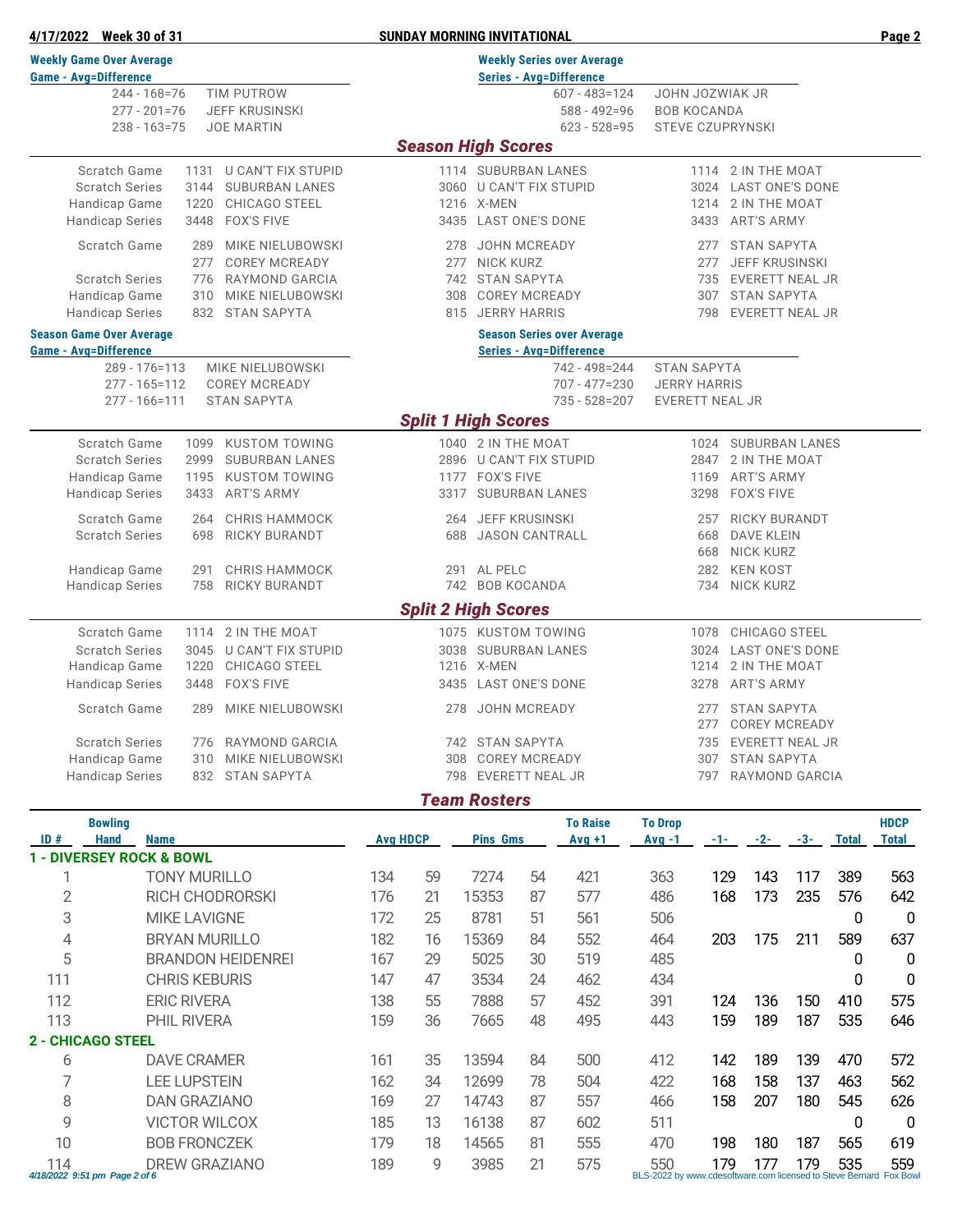|     | 4/17/2022 Week 30 of 31   |                         |     |                 | <b>SUNDAY MORNING INVITATIONAL</b> |    |          |          |          |       | Page 3    |              |                |
|-----|---------------------------|-------------------------|-----|-----------------|------------------------------------|----|----------|----------|----------|-------|-----------|--------------|----------------|
|     | <b>Bowling</b>            |                         |     | <b>To Raise</b> |                                    |    |          |          |          |       |           |              | <b>HDCP</b>    |
| ID# | <b>Hand</b>               | <b>Name</b>             |     | <b>Avg HDCP</b> | <b>Pins Gms</b>                    |    | $Avg +1$ | $Avg -1$ | $-1 - 1$ | $-2-$ | $-3-$     | <b>Total</b> | <b>Total</b>   |
|     | 3 - X'S & O'S BRIDGEVIEW  |                         |     |                 |                                    |    |          |          |          |       |           |              |                |
| 11  |                           | <b>DEONNE HARRIS</b>    | 156 | 39              | 9361                               | 60 | 530      | 466      | 171      | 158   | 165       | 494          | 614            |
| 12  |                           | <b>DON SUICH</b>        | 153 | 42              | 12458                              | 81 | 478      | 393      | a143     | a143  | a143      | 429          | 555            |
| 13  |                           | <b>JERRY HARRIS</b>     | 164 | 32              | 10368                              | 63 | 522      | 455      | 177      | 180   | 157       | 514          | 610            |
| 14  |                           | <b>TIM PUTROW</b>       | 169 | 27              | 13229                              | 78 | 541      | 459      | 244      | 161   | 191       | 596          | 680            |
| 15  |                           | <b>STAN SAPYTA</b>      | 172 | 25              | 12925                              | 75 | 569      | 490      |          |       |           | 0            | $\overline{0}$ |
| 115 |                           | <b>ANDREW STEPHAN</b>   | 175 | 22              | 4220                               | 24 | 532      | 504      |          |       |           | 0            | $\overline{0}$ |
| 116 |                           | <b>TRACY BARBER</b>     | 154 | 41              | 5561                               | 36 | 484      | 444      | 159      | 168   | 148       | 475          | 598            |
|     | <b>4 - VENOM BAGS</b>     |                         |     |                 |                                    |    |          |          |          |       |           |              |                |
| 16  |                           | <b>MARTI STOLARSKI</b>  | 183 | 15              | 15958                              | 87 | 602      | 511      | 196      | 196   | 162       | 554          | 599            |
| 17  |                           | <b>KEN KOST</b>         | 169 | 27              | 14208                              | 84 | 582      | 494      | 176      | 162   | 156       | 494          | 575            |
| 18  |                           | <b>STEVE CZUPRYNSKI</b> | 177 | 20              | 13857                              | 78 | 561      | 479      | 214      | 206   | 203       | 623          | 686            |
| 19  |                           | <b>MATT LODYGOWSKI</b>  | 153 | 42              | 10923                              | 71 | 473      | 398      | 137      | 166   | 123       | 426          | 549            |
| 20  |                           | <b>CHRIS HAMMOCK</b>    | 182 | 16              | 12072                              | 66 | 555      | 485      | 187      | 203   | 238       | 628          | 679            |
| 117 |                           | <b>MARK ALICZ</b>       | 156 | 39              | 7353                               | 47 | 497      | 446      |          |       |           | 0            | $\overline{0}$ |
|     | 5 - BILLY'S 12 LB BALLS   |                         |     |                 |                                    |    |          |          |          |       |           |              |                |
| 21  |                           | <b>RICH NOWAK</b>       | 174 | 23              | 15150                              | 87 | 600      | 509      | 146      | 214   | 151       | 511          | 580            |
| 22  |                           | <b>KEN KEIM</b>         | 167 | 29              | 6717                               | 40 | 507      | 463      | 133      | 199   | 188       | 520          | 607            |
| 118 |                           | <b>BUD TIRRITO</b>      | 157 | 38              | 7382                               | 47 | 518      | 467      |          |       |           | 0            | $\mathbf 0$    |
| 24  |                           | <b>ROB KRUZIC</b>       | 174 | 23              | 14124                              | 81 | 576      | 491      | 148      | 186   | 190       | 524          | 593            |
| 25  |                           | <b>MIKE LEAHY</b>       | 173 | 24              | 15598                              | 90 | 584      | 490      | 173      | 216   | 160       | 549          | 624            |
| 136 |                           | PAT WALSH               | 171 | 26              | 12314                              | 72 | 586      | 510      | 142      | 123   | 177       | 442          | 517            |
| 23  |                           | <b>KIRK WANGBICKLER</b> | 167 | 29              | 1004                               | 6  | 508      | 498      |          |       |           | 0            | $\overline{0}$ |
|     | <b>6 - SUBURBAN LANES</b> |                         |     |                 |                                    |    |          |          |          |       |           |              |                |
| 26  |                           | <b>MIKE ROTH</b>        | 192 | $\overline{7}$  | 17164                              | 89 | 592      | 499      | 242      | 205   | 198       | 645          | 666            |
| 27  |                           | JEFF FLOODY             | 179 | 18              | 15590                              | 87 | 610      | 519      | 208      | 161   | 185       | 554          | 608            |
| 28  |                           | ED BUCK                 | 176 | 21              | 12700                              | 72 | 575      | 499      | 233      | 132   | 189       | 554          | 617            |
| 29  |                           | <b>JEFF CIMMER</b>      | 188 | 10              | 14151                              | 75 | 591      | 512      | 183      | 168   | 234       | 585          | 615            |
| 30  |                           | <b>RICKY BURANDT</b>    | 186 | 12              | 15124                              | 81 | 584      | 499      | 207      | 172   | 195       | 574          | 610            |
| 119 |                           | <b>JASON MCREADY</b>    | 189 | 9               | 3409                               | 18 | 581      | 559      |          |       |           | 0            | 0              |
| 120 |                           | <b>CHARLIE ROTH</b>     | 160 | 36              | 1441                               | 9  | 491      | 478      |          |       |           | 0            | $\mathbf 0$    |
|     | <b>7 - BED ROCK BOYS</b>  |                         |     |                 |                                    |    |          |          |          |       |           |              |                |
| 31  |                           | <b>JOE ANDERSON</b>     | 166 | 30              | 13003                              | 78 | 524      | 442      | 153      | 185   | 194       | 532          | 622            |
| 32  |                           | <b>TONY DURAN</b>       | 166 | 30              | 14497                              | 87 | 533      | 442      |          |       |           | 0            | $\mathbf 0$    |
| 33  |                           | <b>DENNIS HUSKEY</b>    | 184 | 14              | 14415                              | 78 | 570      | 488      | 229      | 169   | 176       | 574          | 616            |
| 34  |                           | MARGARITO ALVAREZ       | 172 | 25              | 14512                              | 84 | 539      | 451      | 184      | 147   | 183       | 514          | 589            |
| 35  |                           | <b>DAN VOYTAS</b>       | 170 | 27              | 8161                               | 48 | 560      | 508      | 172      | 158   | 185       | 515          | 596            |
|     |                           |                         |     |                 | 9534                               | 54 |          |          |          |       | 159       |              |                |
| 121 |                           | <b>TONY RENTERIA</b>    | 176 | 21              |                                    |    | 555      | 497      | 198      | 209   |           | 566          | 632            |
|     | <b>8 - MEAN MACHINE</b>   | <b>PAUL BARGAS</b>      |     | 27              | 6124                               |    |          |          |          |       |           |              |                |
| 36  |                           |                         | 170 |                 |                                    | 36 | 545      | 505      |          |       |           | 0            | 0              |
| 37  |                           | <b>CLIFF EVITT</b>      | 181 | 17              | 15781                              | 87 | 599      | 508      | 214      | 238   | 172       | 624          | 678            |
| 38  |                           | <b>TREVOR EVITT</b>     | 156 | 39              | 6099                               | 39 | 495      | 452      |          |       |           | 0            | $\mathbf 0$    |
| 39  |                           | <b>JASON ESPOSITO</b>   | 176 | 21              | 15850                              | 90 | 611      | 517      | 205      | 145   | 131       | 481          | 544            |
| 135 |                           | <b>TONY BARGAS</b>      | 179 | 18              | 6454                               | 36 | 566      | 526      | a169     |       | a169 a169 | 507          | 561            |
| 139 |                           | <b>CHRIS ROBINS</b>     | 174 | 23              | 14694                              | 84 | 531      | 443      | 194      | 187   | 199       | 580          | 649            |
| 159 |                           | <b>JON SKAPON</b>       | 192 | $\overline{7}$  | 5768                               | 30 | 601      | 567      | 197      | 212   | 178       | 587          | 611            |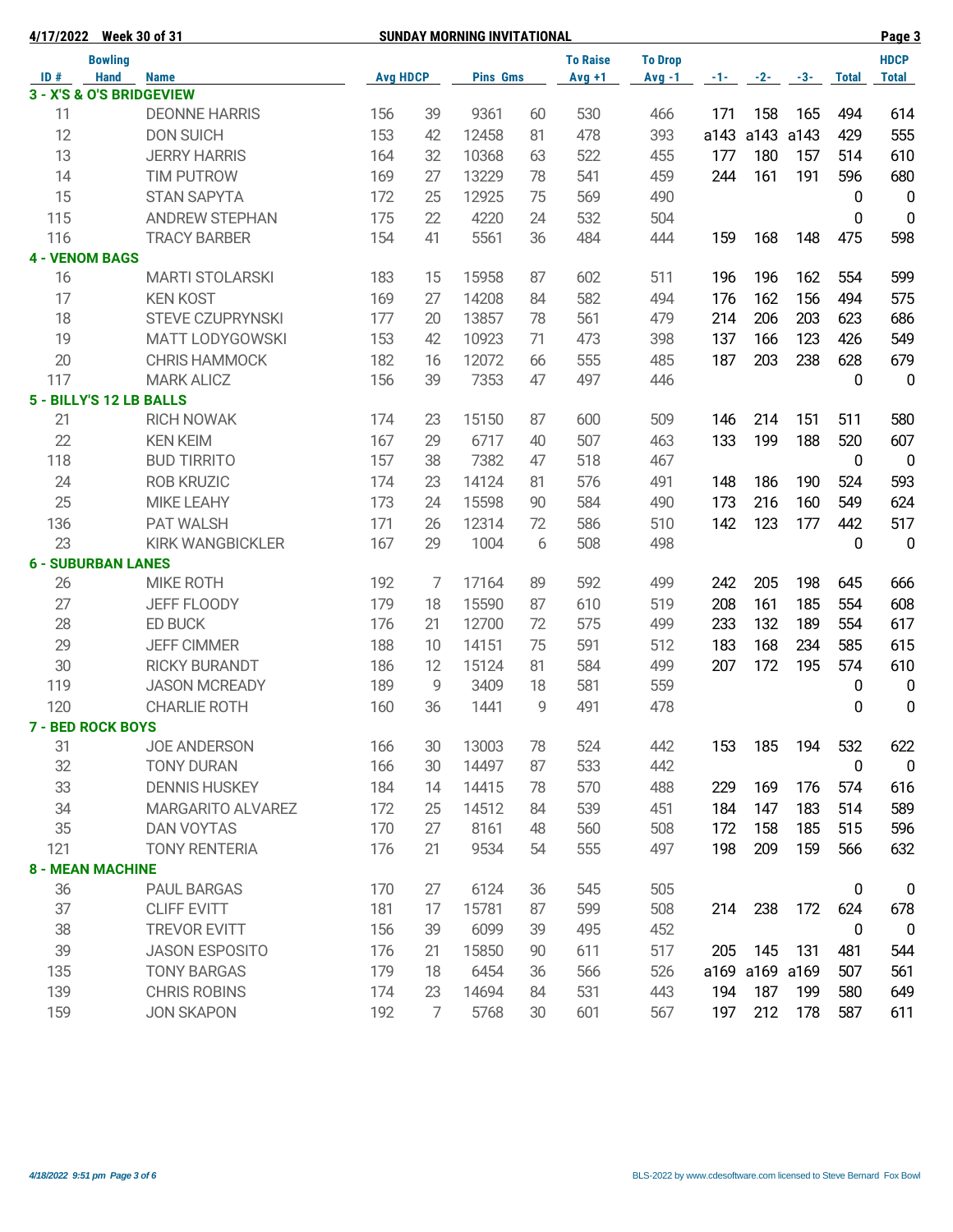| 4/17/2022 Week 30 of 31   |                |                                |                 | <b>SUNDAY MORNING INVITATIONAL</b> |                 |                |                 | Page 4         |       |       |       |              |                  |
|---------------------------|----------------|--------------------------------|-----------------|------------------------------------|-----------------|----------------|-----------------|----------------|-------|-------|-------|--------------|------------------|
|                           | <b>Bowling</b> |                                |                 |                                    |                 |                | <b>To Raise</b> | <b>To Drop</b> |       |       |       |              | <b>HDCP</b>      |
| ID#                       | <b>Hand</b>    | <b>Name</b>                    | <b>Avg HDCP</b> |                                    | <b>Pins Gms</b> |                | $Avg +1$        | $Avg -1$       | $-1-$ | $-2-$ | $-3-$ | <b>Total</b> | <b>Total</b>     |
| <b>9 - X-MEN</b>          |                |                                |                 |                                    |                 |                |                 |                |       |       |       |              |                  |
| 41                        |                | <b>JOHN DICHARIA</b>           | 158             | 37                                 | 11443           | 72             | 482             | 406            | 128   | 170   | 153   | 451          | 559              |
| 42                        |                | <b>KEN YUEN</b>                | 158             | 37                                 | 12360           | 78             | 519             | 437            | 142   | 158   | 152   | 452          | 563              |
| 43                        |                | <b>JAMES BARTKOWIAK</b>        | 168             | 28                                 | 12668           | 75             | 514             | 435            | 177   | 191   | 170   | 538          | 622              |
| 44                        |                | <b>TONY WOLAK</b>              | 168             | 28                                 | 13105           | 78             | 584             | 502            |       |       |       | 0            | $\mathbf 0$      |
| 45                        |                | <b>JUSTIN DICHARIA</b>         | 174             | 23                                 | 14100           | 81             | 600             | 515            | 157   | 190   | 157   | 504          | 573              |
| 122                       |                | <b>TONY ANTIPOREK</b>          | 171             | 26                                 | 2567            | 15             | 529             | 510            |       |       |       | $\mathbf 0$  | $\overline{0}$   |
| 156                       |                | CHAD ZOOTMAN                   | 180             | 18                                 | 2707            | 15             | 551             | 532            | 174   | 184   | 167   | 525          | 576              |
| <b>10 - THE RAT PACK</b>  |                |                                |                 |                                    |                 |                |                 |                |       |       |       |              |                  |
| 46                        |                | <b>BOB DARRAGH</b>             | 144             | 50                                 | 13009           | 90             | 476             | 382            | 168   | 190   | 126   | 484          | 637              |
| 47                        |                | <b>CHRIS KARKO</b>             | bk136           | 57                                 | $\mathbf 0$     | $\overline{0}$ |                 |                |       |       |       | 0            | $\overline{0}$   |
| 48                        |                | <b>CHRIS GARDNER</b>           | 140             | 54                                 | 9286            | 66             | 443             | 373            | 179   | 111   | 117   | 407          | 569              |
| 49                        |                | <b>DAN AUGUSTYNIAK</b>         | 146             | 48                                 | 12740           | 87             | 490             | 399            | 94    | 137   | 154   | 385          | 526              |
| 50                        |                | <b>JOE MARTIN</b>              | 164             | 32                                 | 14769           | 90             | 576             | 482            | 238   | 186   | 144   | 568          | 667              |
| 140                       |                | <b>Bill Shaw</b>               | 185             | 13                                 | 6127            | 33             | 569             | 532            | 150   | 177   | 162   | 489          | 522              |
| 11 - 2 IN THE MOAT        |                |                                |                 |                                    |                 |                |                 |                |       |       |       |              |                  |
| 51                        |                | <b>COREY MCREADY</b>           | 174             | 23                                 | 14151           | 81             | 549             | 464            | 177   | 156   | 160   | 493          | 559              |
| 52                        |                | <b>ALEX GARCIA</b>             | 177             | 20                                 | 10142           | 57             | 538             | 477            | 196   | 177   | 153   | 526          | 583              |
| 53                        |                | JOHN MCREADY                   | 186             | 12                                 | 13958           | 75             | 628             | 549            | 182   | 220   | 234   | 636          | 675              |
| 54                        |                | <b>GARY TOTOSZ</b>             | 175             | 22                                 | 13722           | 78             | 534             | 452            | 167   | 146   | 164   | 477          | 540              |
| 55                        |                | <b>RAYMOND GARCIA</b>          | 199             | $\overline{0}$                     | 16774           | 84             | 626             | 538            | 166   | 181   | 167   | 514          | 514              |
| 123                       |                | <b>JOSH OWENS</b>              | 152             | 43                                 | 4110            | 27             | 480             | 449            |       |       |       | 0            | $\mathbf 0$      |
| 142                       |                | <b>TED PARRA</b>               | 181             | 17                                 | 4357            | 24             | 557             | 529            |       |       |       | 0            | $\mathbf 0$      |
| <b>12 - KUSTOM TOWING</b> |                |                                |                 |                                    |                 |                |                 |                |       |       |       |              |                  |
| 56                        |                | <b>BOB NIELUBOWSKI</b>         | 179             | 18                                 | 14025           | 78             | 555             | 473            | 173   | 212   | 181   | 566          | 620              |
| 57                        |                | MIKE NIELUBOWSKI               | 182             | 16                                 | 16381           | 90             | 638             | 544            | 174   | 184   | 199   | 557          | 608              |
| 58                        |                | <b>JEFF MLECZKO</b>            | 180             | 18                                 | 14591           | 81             | 613             | 528            | 174   | 216   | 158   | 548          | 602              |
| 59                        |                | <b>JASON CANTRALL</b>          | 181             | 17                                 | 14692           | 81             | 596             | 511            | 203   | 175   | 190   | 568          | 619              |
| 60                        |                | <b>DAVE KLEIN</b>              | 191             | 8                                  | 13183           | 69             | 641             | 568            | 195   | 179   | 157   | 531          | 555              |
| 124                       |                | <b>MIKE DUBANSKI</b>           | 166             | 30                                 | 2494            | 15             | 512             | 493            |       |       |       | 0            | $\mathbf 0$      |
| 125                       |                | <b>TIM NOVAK</b>               | 152             | 43                                 | 2281            | 15             | 473             | 454            |       |       |       | 0            | $\mathbf 0$      |
| 13 - AIM AT THE PINS      |                |                                |                 |                                    |                 |                |                 |                |       |       |       |              |                  |
| 61                        |                | <b>GENE SIMPSON</b>            | 153             | 42                                 | 10584           | 69             | 504             | 431            |       |       |       | 0            | $\pmb{0}$        |
| 62                        |                | KYLE LETO                      | 139             | 54                                 | 9224            | 66             | 436             | 366            | 144   | 125   | 151   | 420          | 582              |
| 63                        |                | <b>ZACK LETO</b>               | 157             | 38                                 | 11370           | 72             | 480             | 404            | 161   | 192   | 180   | 533          | 647              |
| 64                        |                | <b>MARTY PROA</b>              | 165             | 31                                 | 9449            | 57             | 511             | 450            | 175   | 145   | 160   | 480          | 570              |
| 65                        |                | MIKE LETO                      | 161             | 35                                 | 12634           | 78             | 488             | 406            | 162   | 194   | 161   | 517          | 622              |
| 126                       |                | <b>COLTON NIX</b>              | <b>bk122</b>    | 60                                 | $\overline{0}$  | $\overline{0}$ |                 |                |       |       |       | $\mathbf 0$  | $\mathbf 0$      |
| 151                       |                | <b>BILL MOST</b>               | 146             | 48                                 | 2191            | 15             | 455             | 436            | 186   | 152   | 138   | 476          | 569              |
|                           |                | <b>14 - U CAN'T FIX STUPID</b> |                 |                                    |                 |                |                 |                |       |       |       |              |                  |
| 66                        |                | <b>CHUCK SELLERS</b>           | 169             | 27                                 | 12746           | 75             | 514             | 435            | 173   | 150   | 172   | 495          | 576              |
| 67                        |                | <b>NICK KURZ</b>               | 194             | 5                                  | 13415           | 69             | 625             | 552            | 129   | 220   | 214   | 563          | 578              |
| 68                        |                | JOHN GIOCOMELLI                | 166             | 30                                 | 12497           | 75             | 529             | 450            | 169   | 185   | 167   | 521          | 611              |
| 69                        |                | <b>LARRY THILL</b>             | 188             | 10                                 | 14702           | 78             | 607             | 525            | 157   | 246   | 173   | 576          | 606              |
| 70                        |                | <b>JEFF KRUSINSKI</b>          | 202             | $\overline{0}$                     | 18221           | 90             | 658             | 564            | 237   | 182   | 277   | 696          | 696              |
| 127                       |                | <b>LEE CLEMENT</b>             | 136             | 57                                 | 1621            | 12             | 419             | 403            |       |       |       | 0            | $\boldsymbol{0}$ |
| 128                       |                | <b>TONY BELOKAS</b>            | 184             | 14                                 | 3320            | 18             | 565             | 543            |       |       |       | 0            | $\boldsymbol{0}$ |
| 138                       |                | <b>RAY FRON</b>                | 154             | 41                                 | 2773            | 18             | 482             | 460            |       |       |       | 0            | $\mathbf 0$      |
|                           |                |                                |                 |                                    |                 |                |                 |                |       |       |       |              |                  |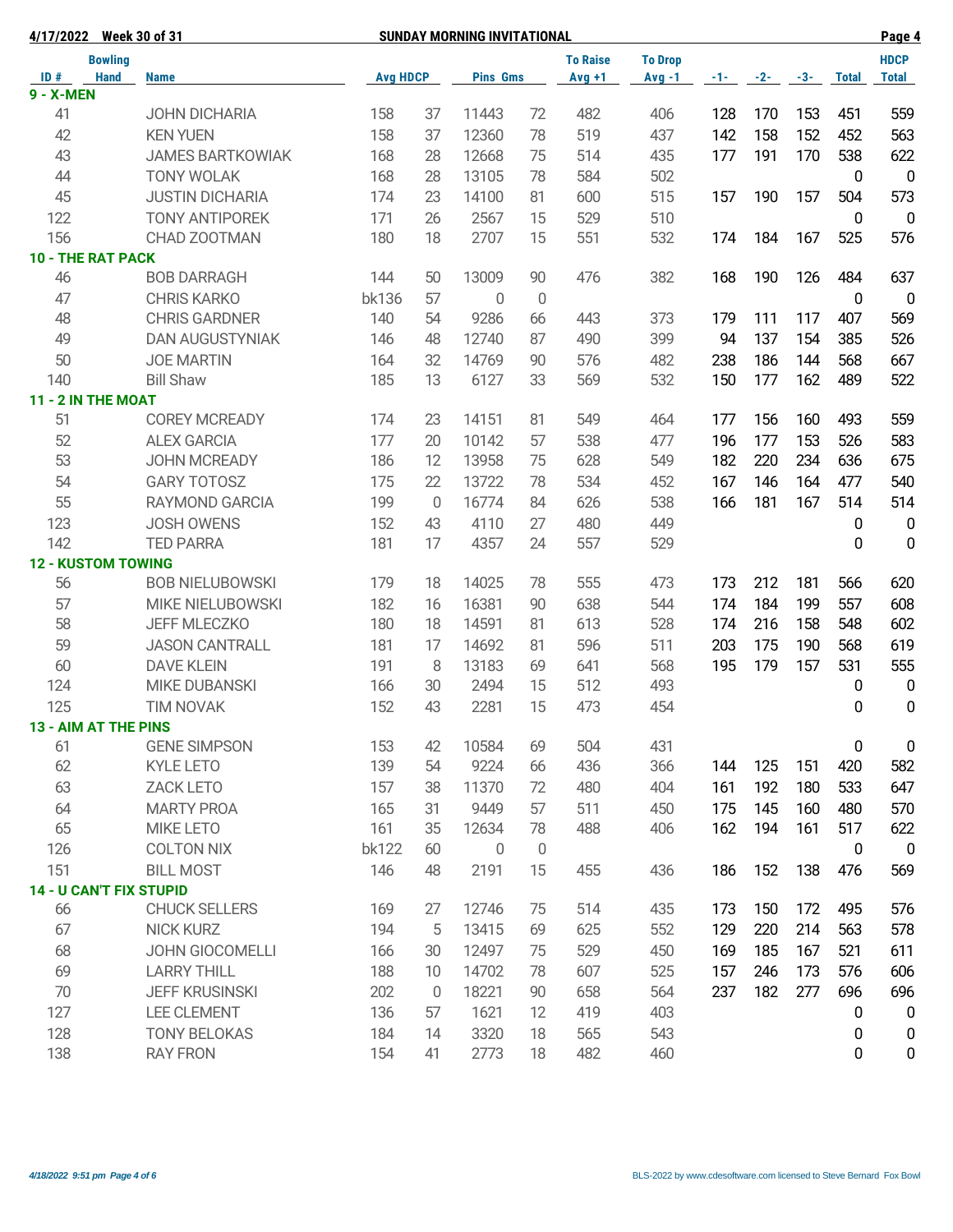| 4/17/2022                   | <b>Week 30 of 31</b>     |                 |                | <b>SUNDAY MORNING INVITATIONAL</b> |                |                 |                |          | Page 5         |           |              |                  |
|-----------------------------|--------------------------|-----------------|----------------|------------------------------------|----------------|-----------------|----------------|----------|----------------|-----------|--------------|------------------|
| <b>Bowling</b>              |                          |                 |                |                                    |                | <b>To Raise</b> | <b>To Drop</b> |          |                |           |              | <b>HDCP</b>      |
| ID#<br><b>Hand</b>          | <b>Name</b>              | <b>Avg HDCP</b> |                | <b>Pins Gms</b>                    |                | $Avg +1$        | $Avg -1$       | $-1 - 1$ | $-2-$          | $-3-$     | <b>Total</b> | <b>Total</b>     |
| 15 - ART'S ARMY             |                          |                 |                |                                    |                |                 |                |          |                |           |              |                  |
| 71                          | <b>DAVE PRUIM</b>        | 171             | 26             | 13370                              | 78             | 562             | 480            | 157      | 223            | 168       | 548          | 629              |
| 72                          | <b>ART NOVOSEL</b>       | 157             | 38             | 12774                              | 81             | 498             | 413            | 150      | 190            | 181       | 521          | 635              |
| 73                          | <b>CHRIS WAGNER</b>      | 170             | 27             | 15301                              | 90             | 602             | 508            | 176      | 180            | 150       | 506          | 587              |
| 74                          | <b>JOHN WAGNER</b>       | 154             | 41             | 12518                              | 81             | 502             | 417            |          | a144 a144 a144 |           | 432          | 555              |
| 75                          | <b>KEITH MCKEIGHEN</b>   | 172             | 25             | 13998                              | 81             | 534             | 449            | 145      | 185            | 190       | 520          | 595              |
| 16 - FOX'S FIVE             |                          |                 |                |                                    |                |                 |                |          |                |           |              |                  |
| 76                          | <b>TONY PIZZURRO</b>     | 179             | 18             | 14521                              | 81             | 599             | 514            |          | a169 a169 a169 |           | 507          | 561              |
| 77                          | <b>EVERETT NEAL JR</b>   | 181             | 17             | 15787                              | 87             | 593             | 502            | 193      | 199            | 236       | 628          | 682              |
| 78                          | DANIEL ALVARADO          | 152             | 43             | 9580                               | 63             | 518             | 451            | 164      | 144            | 138       | 446          | 575              |
| 79                          | <b>LOREN SHEARER</b>     | 158             | 37             | 11900                              | 75             | 502             | 423            | 149      | 125            | 128       | 402          | 510              |
| 80                          | <b>ANDY ENGRAM</b>       | 173             | 24             | 13515                              | 78             | 579             | 497            |          | a163 a163 a163 |           | 489          | 561              |
| 129                         | JOHN TALLEY JR           | 156             | 39             | 6584                               | 42             | 481             | 435            |          |                |           | 0            | $\mathbf 0$      |
| 130                         | <b>EDWARD BUTTERMORE</b> | bk152           | 43             | $\mathbf 0$                        | 0              |                 |                |          |                |           | 0            | $\pmb{0}$        |
| 160                         | <b>MIKE HOFFMAN</b>      | 175             | 22             | 539                                | 3              | 541             | 534            |          |                |           | 0            | $\mathbf 0$      |
| <b>17 - LAST ONE'S DONE</b> |                          |                 |                |                                    |                |                 |                |          |                |           |              |                  |
| 81                          | <b>STEVE HERNANDEZ</b>   | 158             | 37             | 14268                              | 90             | 519             | 425            | 148      | 170            | 171       | 489          | 600              |
| 82                          | <b>ERNIE HERNANDEZ</b>   | 160             | 36             | 12497                              | 78             | 544             | 462            | 146      | 165            | 158       | 469          | 577              |
| 83                          | <b>JIM ROZHON</b>        | 164             | 32             | 13818                              | 84             | 537             | 449            | 157      | 148            | 162       | 467          | 563              |
| 84                          | <b>JERRY NEGRETE JR</b>  | 171             | 26             | 14394                              |                | 570             | 482            | 134      | 172            | 194       | 500          | 578              |
|                             |                          |                 |                |                                    | 84             |                 |                |          |                |           |              |                  |
| 85                          | ARMANDO GOMEZ            | 181             | 17             | 13624                              | 75             | 572             | 493            | 182      | 194            | 219       | 595          | 649              |
| 131                         | <b>JAY HERNANDEZ</b>     | bk175           | 22             | 0                                  | 0              |                 |                |          |                |           | 0            | $\mathbf 0$      |
| 132                         | MIKE CAMERANO            | bk195           | $\overline{4}$ | 0                                  | $\overline{0}$ |                 |                |          |                |           | 0            | $\mathbf 0$      |
| <b>18 - HELL RAISERS</b>    |                          |                 |                |                                    |                |                 |                |          |                |           |              |                  |
| 86                          | <b>MIKE LEYS</b>         | 165             | 31             | 14397                              | 87             | 543             | 452            | 188      | 156            | 178       | 522          | 615              |
| 87                          | <b>JOE REYNA</b>         | 152             | 43             | 13267                              | 87             | 503             | 412            | 166      | 174            | 165       | 505          | 637              |
| 88                          | <b>FELIPE ALVAREZ</b>    | 163             | 33             | 10779                              | 66             | 537             | 467            | 155      | 180            | 170       | 505          | 604              |
| 89                          | PETE CIAGLIA             | 159             | 36             | 13890                              | 87             | 510             | 419            | 158      | 117            | 153       | 428          | 536              |
| 90                          | <b>ABSENT BOWLER</b>     | 177             | 20             | 13303                              | 75             | 581             | 502            | a167     | a167 a167      |           | 501          | 561              |
| <b>19 - DRAFT KINGS</b>     |                          |                 |                |                                    |                |                 |                |          |                |           |              |                  |
| 91                          | <b>JOHN JOZWIAK SR</b>   | 149             | 45             | 12591                              | 84             | 459             | 371            | 166      | 164            | 126       | 456          | 591              |
| 92                          | JOHN JOZWIAK JR          | 162             | 34             | 13185                              | 81             | 507             | 422            | 208      | 178            | 221       | 607          | 712              |
| 93                          | <b>JIM MCCAULEY</b>      | 142             | 52             | 10655                              | 75             | 499             | 420            |          | a132 a132 a132 |           | 396          | 552              |
| 94                          | <b>SCOTT MEYERS</b>      | 163             | 33             | 14207                              | 87             | 553             | 462            | 177      | 179            | 154       | 510          | 609              |
| 95                          | <b>TERRY ERNST</b>       | 161             | 35             | 14532                              | 90             | 534             | 440            | 175      | 157            | 171       | 503          | 608              |
| 20 - JERRY'S KIDS           |                          |                 |                |                                    |                |                 |                |          |                |           |              |                  |
| 96                          | NICK SCELFO              | 165             | 31             | 1216                               | 9              | 416             | 403            | i125     |                | i125 i125 | 375          | 468              |
| 97                          | <b>BOB KOCANDA</b>       | 166             | 30             | 7478                               | 45             | 538             | 489            | 175      | 194            | 219       | 588          | 684              |
| 98                          | <b>ARMAND EVERETT</b>    | bk163           | 33             | 459                                | 3              | 465             | 458            |          |                |           | 0            | $\mathbf 0$      |
| 99                          | <b>MATT KOCANDA</b>      | 165             | 31             | 1808                               | 12             | 457             | 441            |          |                |           | 0            | $\boldsymbol{0}$ |
| 100                         | <b>MARLOWE KEY</b>       | <b>bk183</b>    | 15             | 519                                | 3              | 525             | 518            |          |                |           | 0            | $\mathbf 0$      |
| 133                         | <b>JAKE KOCANDA</b>      | 149             | 45             | 11052                              | 74             | 498             | 420            | 166      | 149            | 204       | 519          | 657              |
| 137                         | <b>CHANDLER CARRICO</b>  | 116             | 60             | 7356                               | 63             | 366             | 299            | 139      | 114            | 141       | 394          | 574              |
| 141                         | <b>ANDREW BUTTLE</b>     | 129             | 60             | 3115                               | 24             | 395             | 367            |          | a119 a119 a119 |           | 357          | 537              |
| 21 - AL'S PALS              |                          |                 |                |                                    |                |                 |                |          |                |           |              |                  |
| 101                         | DOM PELC                 | 186             | 12             | 11212                              | 60             | 569             | 505            |          | a176 a176 a176 |           | 528          | 564              |
| 102                         | AL PELC                  | 158             | 37             | 12346                              | 78             | 533             | 451            | 140      | 173            | 137       | 450          | 561              |
| 103                         | <b>ZACK JENSKOVER</b>    | 182             | 16             | 7289                               | 40             | 580             | 536            |          | a172 a172 a172 |           | 516          | 564              |
| 104                         | PHIL JENSKOVEC           | 159             | 36             | 11141                              | 70             | 539             | 465            | 184      | 186            | 179       | 549          | 660              |
| 105                         | <b>JUSTIN JENSKOVEC</b>  | 182             | 16             | 6564                               | 36             | 573             | 533            | 183      | 222            | 197       | 602          | 656              |
| 134                         | <b>MEL MONEKA</b>        | bk178           | 19             | $\overline{0}$                     | $\overline{0}$ |                 |                |          |                |           | 0            | 0                |
| 143                         | <b>KIRK STONE</b>        | 173             | 24             | 6778                               | 39             | 530             | 487            |          |                |           | 0            | $\pmb{0}$        |
|                             |                          |                 |                |                                    |                |                 |                |          |                |           |              |                  |